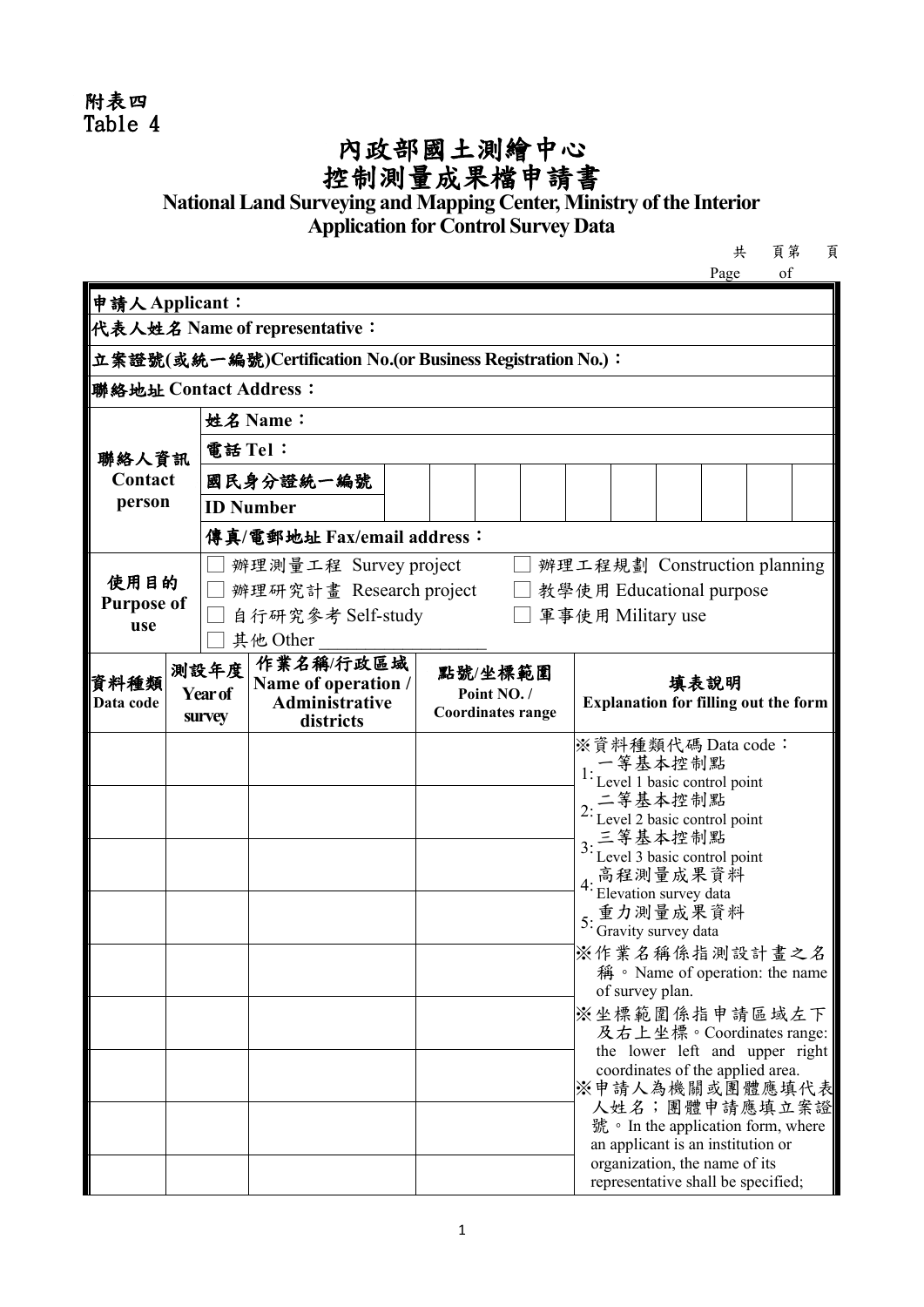| organization, its certification no. | shall be specified. |
|-------------------------------------|---------------------|
|-------------------------------------|---------------------|

資料使用注意事項 Important notes for use of data :

- 1.申請人應依申請目的使用資料,不得移作申請目的外之使用。An applicant shall use the data pursuant to the purpose of the application and may not use the data outside the scope of the purpose specified in the application.<br>2.非經本中心書面許可,申請人不得自行重製或交付他人使用,亦不得以附加或改良資料為
- 由, 自行重製或交付他人使用。Without the NLSC's written consent, an applicant may not duplicate the data or deliver the data to a third party for use, or duplicate the data or deliver the data to a third party for use for the purpose of adding or modifying the data.
- 3. 申請人將資料委託處理時,應於申請書備註欄載明,委託事務完畢後,應將資料收回,<br>受託人不得留存。Where an applicant entrusts the data to a mandatory, the applicant shall specify such mandate in the remarks column of the application form and collect the data from the mandatory, who is not allowed to keep a copy of such data in any form, after the mandate completes.
- 4.申請使用限制公開測繪成果者應指定專人保管,列入移交,不得自行複製或交付他人使<br>- 用,非經原機密等級核定機關同意不得攜出或傳遞至國外。The applicant must designate a person to take care of the availability restricted surveying and mapping data. All custodians shall be included in the handover record. The data should be devolved and should not be duplicated or transferred. Without obtaining the approval from the original approved unit of the confidential level, the data can't be carried or delivered overseas.
- 5.資料使用若涉及著作權、國家安全等相關觸法情事,概由申請人自負所有民事及刑事責 任。An applicant shall be fully and solely responsible for all civil and criminal liabilities if the applicant's use of the data infringes upon copyright or national security.
- 6.申請人如對交付之資料有疑義,應於資料交付起七日內檢附收據提出疑義,由本中心查明<br>- 處理,逾期不予受理。Where an applicant has any doubt regarding the delivered data, the applicant shall raise the doubt to the NLSC for examination by submitting the receipt within seven days after the delivery of such data, or otherwise the NLSC will not answer the case if the applicant fails to do so within the stipulated time limit.
- 7.本申請書依測繪成果申請使用辦法蒐集個人資料,僅供本申請使用,不作為其他用途。 Personal information gathered in accordance with "Regulations of surveying and mapping data application", is just for the use of this application only, not for other purposes.
- $8.$  備註 Remark :

## 申請人簽名 Applicant's signature:

以上申請欄位不足時,請填寫續頁表格 If there is not sufficient space in the above application columns, please fill the continuation sheet. 以下由本中心填寫 **Below shall be filled out by the review staff of the NLSC**

| 收件日期<br>Application<br>acceptance date | 年<br>月<br>日<br>$-$ month $-$<br>day<br>year- | 收件號碼<br>Case No. |            |
|----------------------------------------|----------------------------------------------|------------------|------------|
| 辦理經過                                   | 收件                                           |                  | 資料處理       |
| Stages of processing                   | Acceptance                                   |                  | Processing |
| 經辦日期                                   |                                              |                  |            |
| Date of processing                     |                                              |                  |            |
| 辦理人員<br>Staff in charge                |                                              |                  |            |